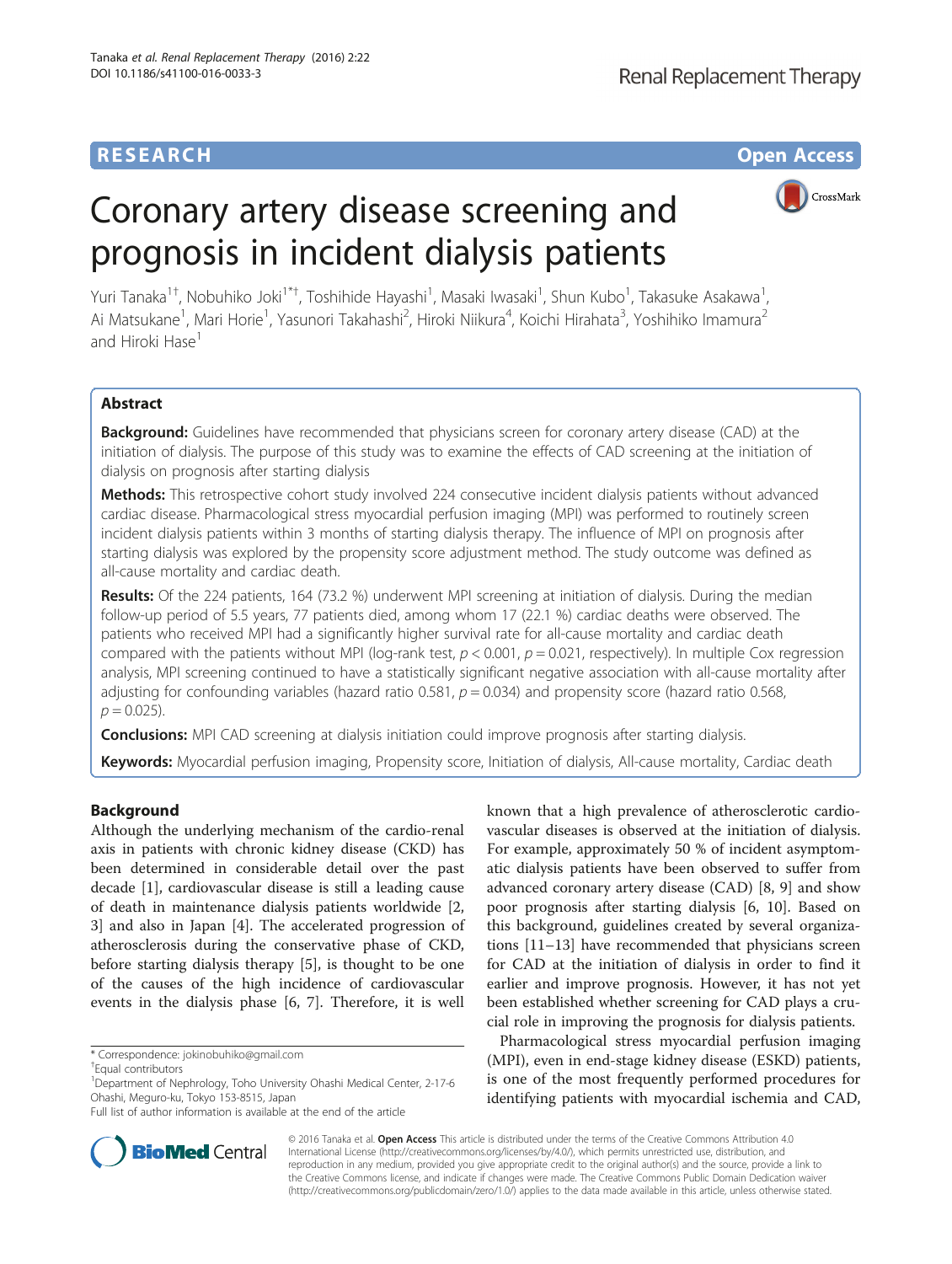<span id="page-1-0"></span>and for stratifying the patients at high risk for poor prognosis [\[14\]](#page-8-0). Recently, the severity of abnormal MPI results has begun to have a great impact on the prediction of cardiac events in the conservative phase of advanced CKD patients without cardiovascular disease [[15](#page-8-0)]. Therefore, MPI is becoming a useful screening procedure for patients at any stage of kidney disease as a non-invasive procedure that is not harmful to kidney function.

Our hypothesis for the present study was that screening for CAD at the initiation of dialysis by using MPI may lead to improved prognosis after starting dialysis. Therefore, this study examined the effect of MPI screening for CAD on the prognosis of incident dialysis patients.

## Methods

# Study design and patients

This was a retrospective cohort study that involved 314 consecutive patients who started maintenance dialysis for ESKD at the Toho University Ohashi Medical Center between January 2001 and December 2010. In order to precisely evaluate the effect of MPI screening on prognosis, ESKD patients who already had cardiac disease before starting dialysis were excluded. As shown in Fig. 1, 74 patients met the exclusion criteria as follows: (1) history of New York Heart Association (NYHA) level III or IV heart failure, (2) coronary heart disease such as myocardial infarction and/or coronary revascularization, or (3) left ventricular dysfunction defined as ejection fraction (EF) <50 % evaluated by echocardiography. Additionally, 16 patients who expired within 3 months of starting dialysis were excluded. The remaining 224 patients were enrolled into this study, among whom 164 underwent MPI as screening for CAD. The influence of MPI on prognosis after starting dialysis was explored by crude cohort analysis and by the propensity score adjustment method.

All patients provided informed consent to participate in the study, and the Ethics Committee for Clinical Research at Toho University Ohashi Medical Center approved the study protocol [Permission no. 13-52, 13-61]. This study adhered to the Declaration of Helsinki.

#### Data collection

Clinical information from all patients was recorded before the first hemodialysis (HD) session. All patients

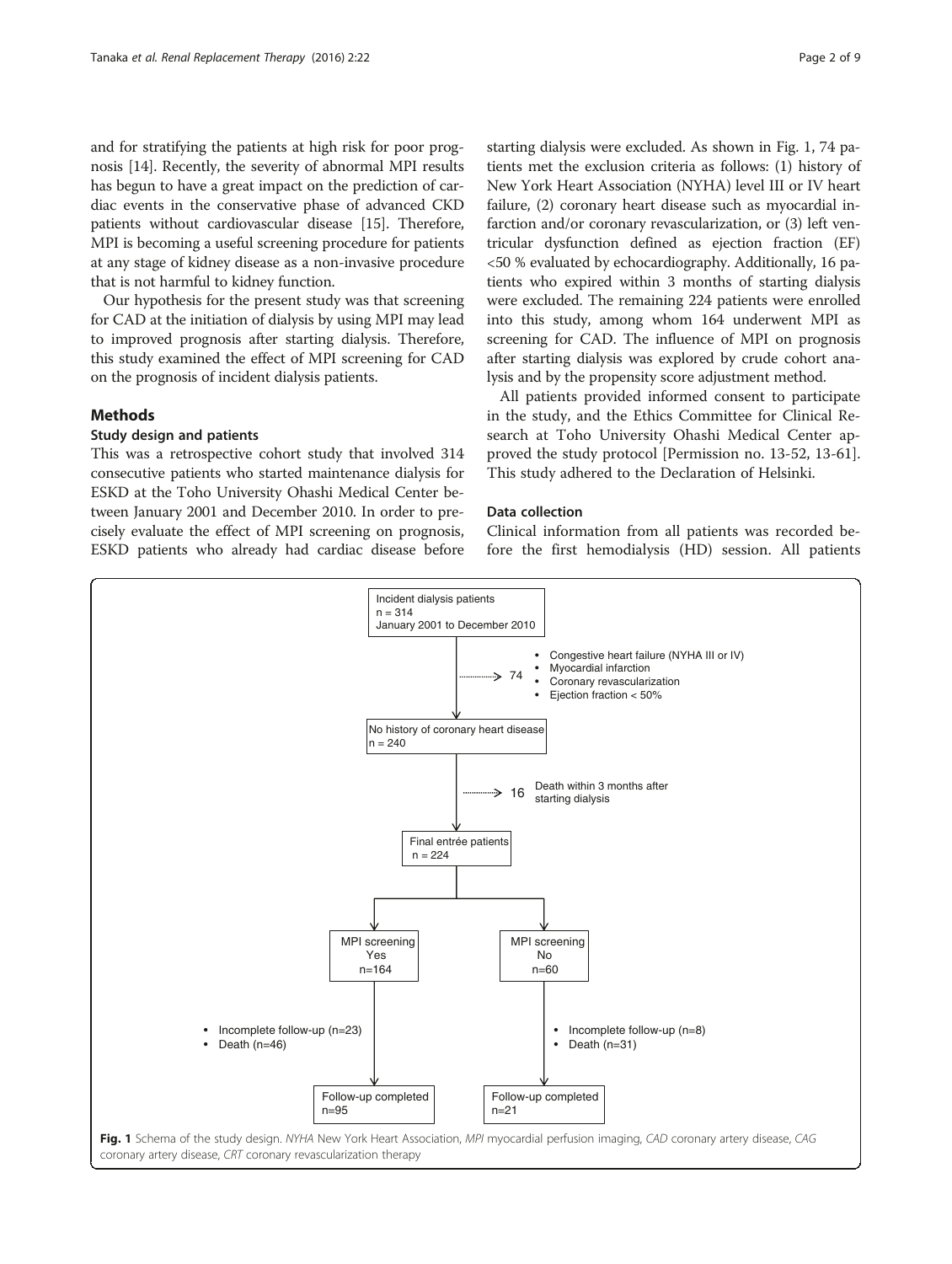were initially interviewed to determine age, sex, type of primary renal disease, previous hospitalization, and history of hypertension and cardiac disease. We also collected information about the medications the patients were receiving after starting dialysis. Blood pressure was recorded from the supine position, and blood samples were withdrawn immediately before the first HD session. Serum calcium (Ca) concentrations were corrected by albumin levels as follows: corrected Ca (cCa) = measured Ca  $(mg/dL) + (4$ —measured albumin level  $(g/dL)$ ). The estimated glomerular filtration rate (eGFR) was calculated using the Japanese equation as follows [[16\]](#page-8-0): eGFR  $(mL/min/1.73)$  $(m^2) = 194 \times Cr^{-1.094} \times Age^{-0.287}$  (for women × 0.739). Body mass index (BMI) at optimal weight was calculated as weight (kg) divided by height (m) squared. All participants were assessed by echocardiography at optimum weight after a dialysis session or on an intermittent day of hemodialysis before discharge. Ejection fraction was measured as a marker of left ventricular (LV) dysfunction.

#### MPI as a screening method for coronary artery disease

From January 2001, ESKD patients at our hospital have been routinely screened for CAD within 3 months of starting HD therapy, regardless of any suspicion for ischemic heart disease (IHD). Pharmacological stress MPI by using thallium-201 was performed for screening in 164 of the 224 ESKD study patients. Clinically significant CAD was defined when myocardial perfusion defects were reversible in patients examined by pharmacological stress thallium-201 MPI.

#### Follow-up

The outcome of this study was defined as all-cause mortality and cardiac death. Cardiac death was defined as death from heart failure, myocardial infarction, or sudden death. Information about death was obtained from a questionnaire survey sent to the maintenance hemodialysis facilities or the hospital medical records. The cohort was followed until the end of 2012.

## Statistical analysis

Data are summarized as number, prevalence, arithmetic mean ± standard deviation, or median (interquartile range), as appropriate. Comparisons of prevalence and values between groups were performed by Student's  $t$ test and the  $\chi^2$  test. In the prospective analysis, the Kaplan-Meier method was used with the log-rank test. Prognostic variables were examined by Cox proportional hazard models, and hazard ratios and 95 % confidence intervals are reported.  $p$  values <0.05 were considered significant. To adjust for differences in baseline characteristics between the two patient groups (with and without screening MPI), a propensity score analysis was

performed using multivariate logistic regression modeling, including all baseline covariates such as age, sex, diabetes, BMI, systolic blood pressure (SBP), LV EF, albumin, hemoglobin (Hb), total cholesterol (TC), triglyceride (TG), high-density lipoprotein cholesterol (HDL-C), eGFR, cCa, phosphate (P), intact-parathyroid hormone (iPTH), c-reactive protein (CRP), and usage of three medications: renin angiotensin aldosterone system inhibitor (RAS-I), beta blocker (BB), and statin. The score was then incorporated into a Cox proportional hazards model as a covariate. All statistical analyses were performed using SPSS for Windows version 20 (IBM, Tokyo, Japan).

# Results

# Baseline characteristics

Of the 224 study patients, 164 (73.2 %) patients underwent MPI screening at the initiation of dialysis (Table [1](#page-3-0)). Significantly higher incidence of diabetes, higher diastolic pressure, and higher creatinine concentration (lower eGFR) were observed in the MPI screening group compared with the non-MPI group. Although the MPI group had a younger age, more males, higher SBP, lower Hb, higher HDL-C, lower cCa, and higher P than the non-MPI group, no statistically significant differences were found. Among the 164 patients who underwent the screening, 27 patients (16.5 %) showed abnormal MPI. The usage of three medications (statin, RAS-I, and BB) did not differ significantly between the two groups.

#### Follow-up

The median follow-up period was 5.5 years. During the follow-up period, 77 patients died, including 17 cardiac deaths (22.1 %), as shown in Table [2](#page-3-0). A total of 31 patients were lost to follow-up, and two patients received renal transplantation and were censored at the time of the last observation, which was the operation day for renal transplantation (Fig. [1\)](#page-1-0). At the end of the followup period on December 31, 2012, a total of 114 patients were alive on maintenance hemodialysis and had completed follow-up.

As shown in Fig. [2a,](#page-4-0) the Kaplan-Meier curves indicated that the patients with MPI screening had a significantly higher survival rate than the patients who did not undergo MPI screening (log-rank test,  $p < 0.001$ ). The cumulative survival rates at 5 years after starting dialysis with and without MPI were 74.9 and 49.1 %, respectively. Regarding cardiac death in Fig. [2b](#page-4-0), the cardiac death event-free 5-year survival rate was 94.8 % in patients with the screening and 86.6 % in patients without the screening (log-rank test,  $p = 0.021$ ). After adjusting by propensity score, the Kaplan-Meier curves still showed higher survival in patients with MPI than in those without MPI (dotted line in Fig. [2a, b](#page-4-0)).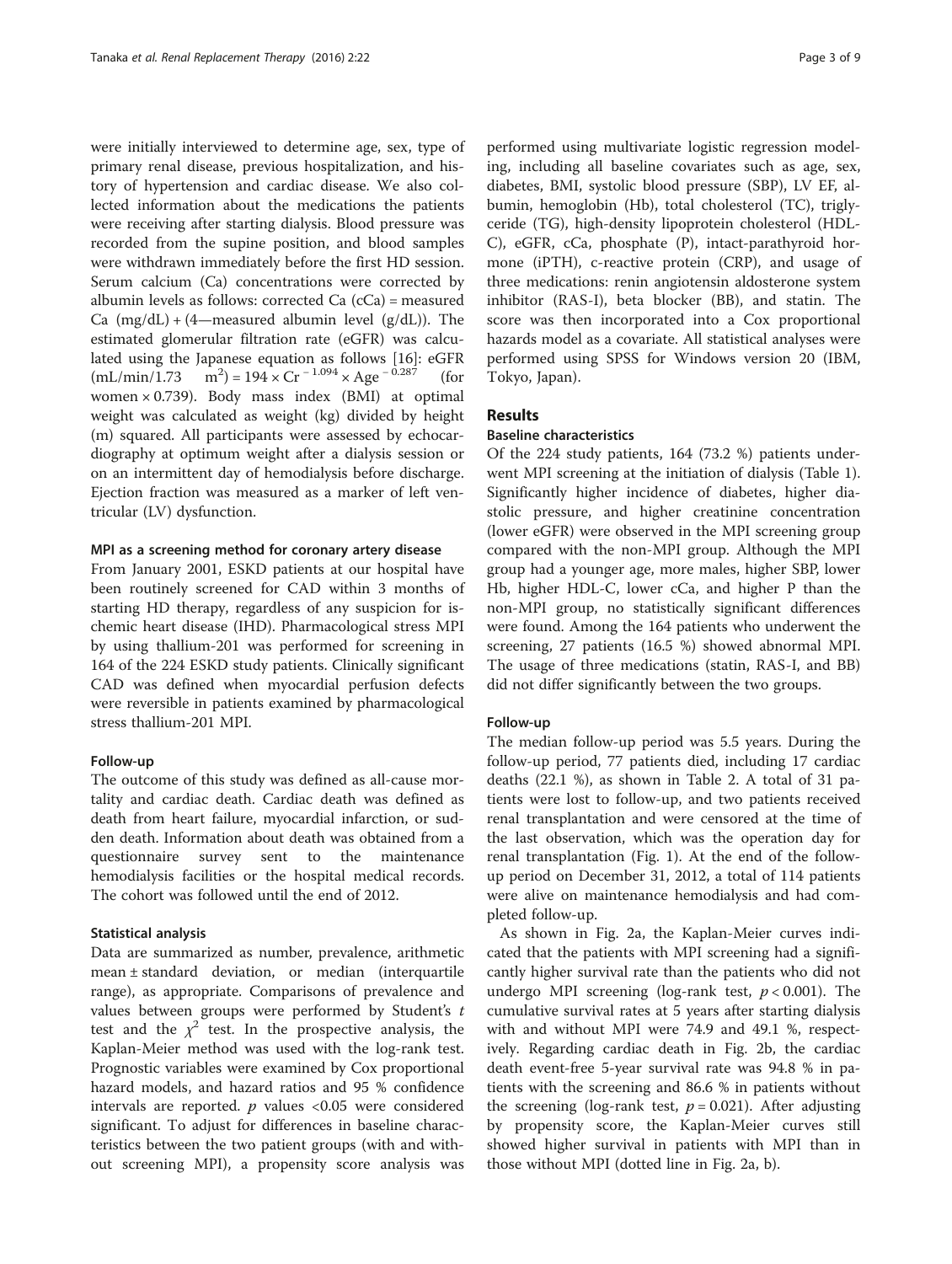BMI body mass index, CRP c-reactive protein, CRT coronary revascularization therapy, SBP systolic blood pressure, DBP diastolic blood pressure, eGFR estimated glomerular filtration rate, HDL-C high-density lipoprotein cholesterol, RAS renin angiotensin system

Figure [3](#page-5-0) depicts the survival curves in three patient groups: 27 patients with CAD, 137 patients without CAD, and 60 patients without screening. Interestingly, the 5-year survival rate was the same for patients with and without CAD (74.9 vs. 74.9 %). After 5 years, the survival curve of patients with CAD steeply decreased and became close to the same level as the patients without the screening at 10 years (26.7 vs. 27.4 %) (Fig. [3a](#page-5-0)). Similar findings were confirmed in the survival curves for cardiac death (Fig. [3b](#page-5-0)).

### Coronary angiography and revascularization

Coronary angiography was performed within 180 days in 9 (33.3 %) of 27 with abnormal MPI findings. Seven of nine with coronary angiography had significant CAD that was treated with coronary revascularization therapy (CRT) (one coronary artery bypass surgery and six percutaneous transluminal coronary angioplasty).

and without MPI screening

<span id="page-3-0"></span>Table 1 Baseline characteristics of incident dialysis patients with

|                                    | MPI screening |               |                |  |
|------------------------------------|---------------|---------------|----------------|--|
|                                    | Yes           | <b>No</b>     | $\overline{p}$ |  |
|                                    | $n = 164$     | $n = 60$      |                |  |
| Age (years)                        | $64 \pm 12$   | $66 \pm 17$   | 0.350          |  |
| Male (%)                           | 67            | 55            | 0.097          |  |
| BMI (kg/m <sup>2</sup> )           | $22 \pm 3$    | $22 \pm 3$    | 0.170          |  |
| Diabetes (%)                       | 55            | 37            | 0.016          |  |
| SBP (mmHg)                         | $154 \pm 23$  | $147 \pm 30$  | 0.069          |  |
| DBP (mmHg)                         | $78 \pm 16$   | $72 \pm 11$   | 0.014          |  |
| Ejection fraction (%)              | $67 + 9$      | $66 \pm 9$    | 0.403          |  |
| Albumin (g/dL)                     | $3.3 \pm 0.5$ | $3.3 \pm 0.5$ | 0.525          |  |
| Hemoglobin (g/dL)                  | $8.1 \pm 1.5$ | $8.4 \pm 1.6$ | 0.260          |  |
| Total cholesterol (mg/dL)          | $175 \pm 53$  | $177 \pm 55$  | 0.828          |  |
| Triglyceride (mg/dL)               | $123 \pm 72$  | $132 \pm 61$  | 0.378          |  |
| HDL-C (mg/dL)                      | $50 \pm 17$   | $46 \pm 15$   | 0.172          |  |
| Creatinin (mg/dL)                  | $9.8 \pm 3.5$ | $8.6 \pm 3.9$ | 0.037          |  |
| eGFR (mL/min/1.73 m <sup>2</sup> ) | $5.0 \pm 1.7$ | $5.8 \pm 2.3$ | 0.007          |  |
| cCa (mg/dL)                        | $8.0 \pm 1.0$ | $8.2 \pm 0.9$ | 0.107          |  |
| $P$ (mg/dL)                        | $6.2 \pm 1.7$ | $5.8 \pm 1.6$ | 0.082          |  |
| iPTH (pg/mL)                       | $338 \pm 315$ | $302 \pm 170$ | 0.396          |  |
| CRP (mg/dL) (IQR)                  | 0.1           | 0.15          | 0.154          |  |
| Statin (%)                         | 18            | 19            | 0.953          |  |
| RAS inhibitor (%)                  | 66            | 53            | 0.071          |  |
| Beta blocker (%)                   | 23            | 17            | 0.321          |  |
| Coronary artery disease (%)        | 27 (16.5)     |               |                |  |
| CRT (%)                            | 9(5.5)        |               |                |  |

# Cox proportional hazards model for the factors associated with death

In the univariate Cox proportional hazards model, age, SBP, serum albumin, Hb, creatinine, eGFR, cCa, CRP, age of RAS-I, and MPI screening showed significant positive or negative associations with death (Table [3](#page-6-0)). RT did not show any significant association with death (Table [3](#page-6-0)). In the multiple Cox regression analysis, MPI reening was significantly associated with all-cause ortality after adjusting for age, SBP, albumin, emoglobin, eGFR, calcium, CRP, and usage of RAS-I (Table [4](#page-6-0)). Furthermore, a significant association with alluse mortality was observed for MPI screening after ljusting the propensity score (Table [4\)](#page-6-0).

Age, triglyceride, creatinine, eGFR, corrected Ca, CRP, ad MPI screening showed significant positive or negave associations with cardiac death in the univariate ox proportional hazards model. CRT did not show any significant association with cardiac death. In multiple ox regression analysis, MPI screening was negatively sociated with cardiac death after adjusting for age, GFR and, CRP (Table [4\)](#page-6-0). Furthermore, a negative assoation with cardiac death was observed for MPI screen-g after adjusting the propensity score (Table [4](#page-6-0)). owever, neither of these negative associations was stastically significant.

# iscussion

# ain findings of this study

everal studies have observed a high prevalence of CAD the initiation of dialysis  $[8, 9]$ , with severe CAD havg a large influence on poor prognosis after starting dialysis [\[10\]](#page-8-0). Therefore, international [\[11, 12\]](#page-8-0) and Japanese [[13\]](#page-8-0) guidelines have recommended that physicians screen patients for coronary heart disease at the

Table 2 Causes of death in the present study

|                         | Total          | MPI screening |          |
|-------------------------|----------------|---------------|----------|
|                         |                | Yes           | No.      |
|                         |                | $n = 164$     | $n = 60$ |
| All cause of death      | 77             |               |          |
| Cardiac disease         | 17             | 9             | 8        |
| Infectious disease      | 22             | 12            | 10       |
| Malignant disease       | 14             | 8             | 6        |
| Cerebrovascular disease | 7              | 6             | 1        |
| Other                   | 14             | 10            | 4        |
| Unknown                 | 3              | 1             | 2        |
| Cardiac cause death     | 17             |               |          |
| Heart failure           | 5              | 1             | 4        |
| Myocardial infarction   | $\overline{4}$ | 3             | 1        |
| Sudden death            | 8              | 5             | 3        |

MPI myocardial perfusion imaging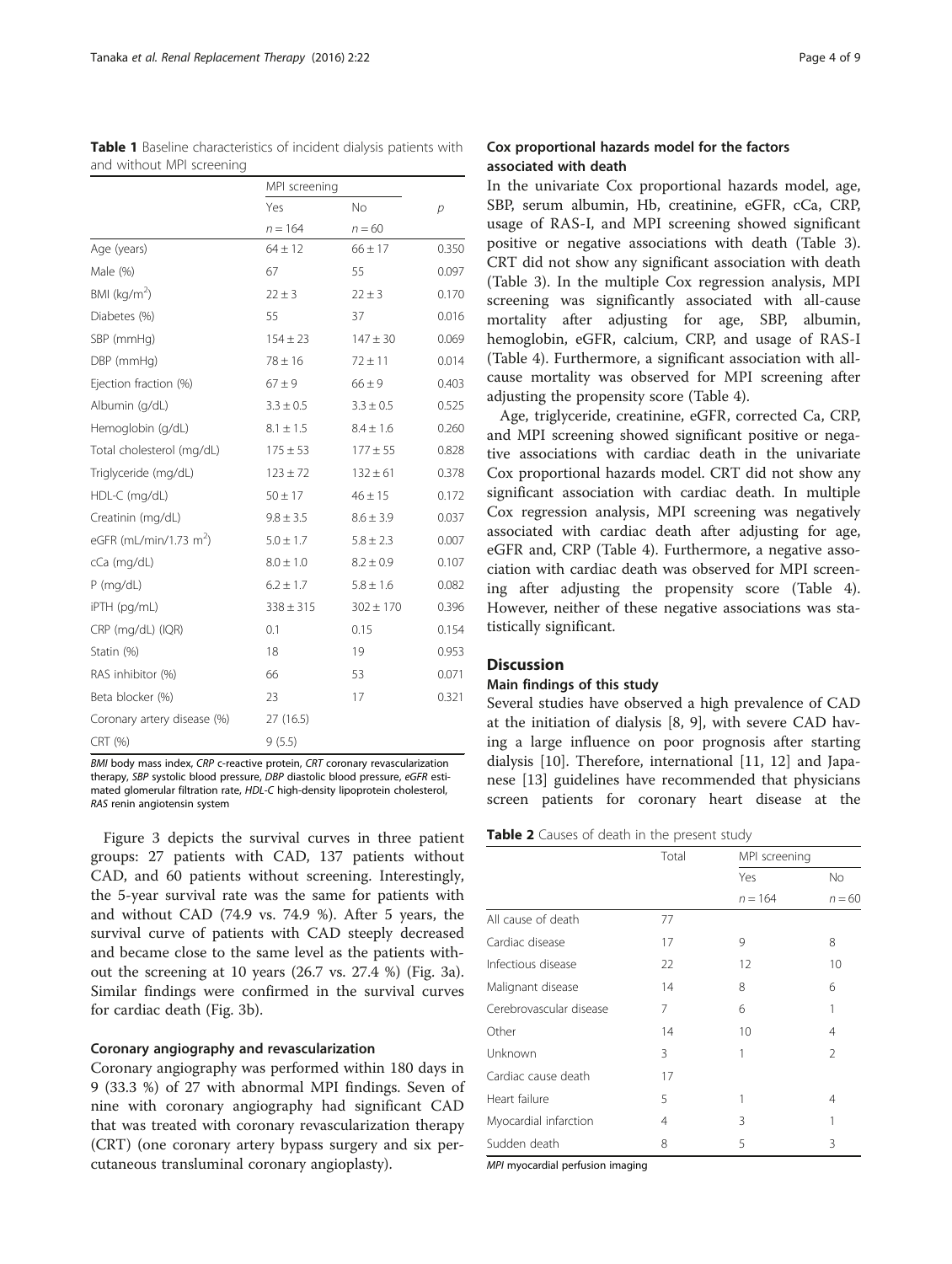<span id="page-4-0"></span>

test). The blue and red dotted lines indicate the propensity scoreadjusted survival curves for each patient group of the same color. Even after adjusting the propensity score, higher survival rates remained for all-cause mortality  $(a)$  and cardiac death  $(b)$ 

initiation of dialysis in order to improve their prognosis. However, to date, no evidence has been obtained to prove the effect of screening on prognosis in dialysis patients. The present study demonstrated that MPI screening for CAD at the initiation of dialysis may lead to improved prognosis in incident dialysis patients without cardiac disease. An approximately 50 % risk reduction for death produced by the screening was confirmed by using crude cohort analysis, and also by using propensity score adjustment analysis. Our findings may serve as evidence to support the international guidelines [\[11](#page-8-0), [12\]](#page-8-0).

#### Effect of CAD screening on mortality

Several previous studies have shown the effect of screening on prognosis in the field of cardiovascular disease. Thompson et al. reported the elegant results of their randomized controlled study, in which ultrasound screening for abdominal aortic aneurysm (AAA) resulted in a reduction in all-cause mortality and was beneficial for AAA-related mortality in a population-based sample of men aged 65–74 years [\[17](#page-8-0)]. A relative 42 % risk reduction for AAA-related death and 3 % risk reduction in all-cause mortality were confirmed in the screening group compared with the non-screening group. Similarly, Lindholt et al. conducted a randomized singlecenter mass screening trial for AAA [\[18\]](#page-8-0). Screening reduced the number of emergency operations by 68 % and lowered the mortality of AAA by 73 % over a 10-year period in the screening group compared with the control group. Although these reports demonstrate the benefit of screening for AAA in the asymptomatic general population, which is different from the aim of the present study, it is not surprising that the same beneficial findings are confirmed by screening for CAD even in ESKD patients without cardiac disease.

Conversely, several reports have demonstrated that screening for disease had no beneficial effects on mortality. In a randomized controlled trial [[19\]](#page-8-0), ultrasound screening for AAA was found to be not effective in men aged 65–83 years and did not reduce overall death rates. Another study [[20\]](#page-8-0) showed that echocardiographic screening for structural and valvular heart disease in the general population provided no benefit for mortality or for the risk of myocardial infarction or stroke. The reasons for the contrary outcomes between those studies remain unclear; however, some potential underlying reasons might exist. The prevalence of an implicit target disease for screening in a study cohort would be an important factor affecting the outcome for screening success. If the prevalence of a target cardiovascular disease is very low in a study cohort, there is a high possibility that the screening will not show any beneficial effect if the study cohort is not enough large. Indeed the clinical guideline in American college of physicians has not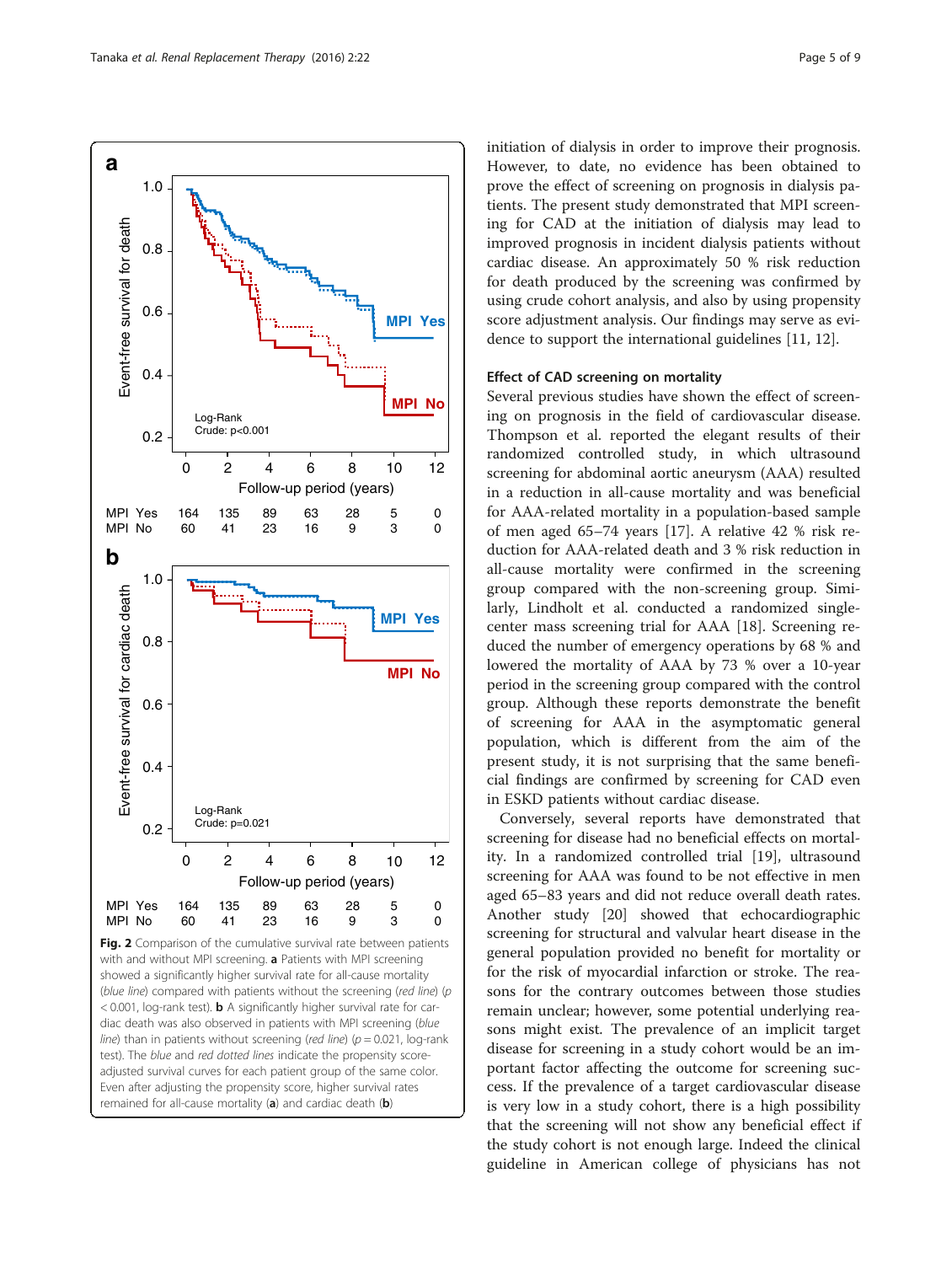<span id="page-5-0"></span>

Fig. 3 Comparison of the cumulative survival rate between three patient groups: with CAD, without CAD, and without MPI screening. a Patients without CAD by MPI screening showed a significantly higher survival rate for all-cause mortality (blue line) compared with patients without screening (red line) ( $p < 0.001$ , log-rank test). The survival curve for the patients with CAD (dotted blue line) depicts almost the same pattern as the patients without CAD (blue line) until the sixth year of the follow-up period; then, the curve steeply drops to the level of the patients without screening (red line) at 10 years. **b** A significantly higher survival rate for cardiac death was also observed in patients without CAD by MPI screening (blue line) than in patients without screening (red line) ( $p = 0.009$ , log-rank test). Similar to the curves for all-cause mortality, the survival curve for the patients with CAD (dotted blue line) shows almost the same pattern as the patients without CAD (blue line) until the sixth year of the follow-up period; then, the curve steeply drops to below the level of the patients without screening (red line) at 10 years

recommended screening for cardiac disease in asymptomatic, low-risk adults with resting or stress electrocardiography, stress echocardiography, or stress myocardial perfusion imaging [[21](#page-8-0)]. The accuracy of a screening test would also play an important role in the study outcome. A lack of sufficient sensitivity and specificity to capture a target disease would crucially influence the results. It is well known that a high prevalence (40–50 %) of underlying CAD is observed in asymptomatic ESKD patients [\[8, 9, 22](#page-8-0)]. Even in ESKD patients, the accuracy of the pharmacological stress MPI for detecting CAD is reported to be sufficiently high, with a sensitivity of 80 % and specificity of 73 % observed in 42 chronic dialysis patients [[23\]](#page-8-0) and a sensitivity of 86 % and specificity of 79 % in 80 type I diabetes ESKD patients [\[24](#page-8-0)]. Also, the event rate after screening influences the study outcome. Young et al. assessed whether routine screening for CAD by MPI affects cardiac outcomes in asymptomatic type 2 diabetic patients [\[25\]](#page-8-0). These investigators concluded that cardiac event rates were not significantly reduced by MPI screening over a follow-up period of 4.8 years due at least in part to a low cardiac event rate of 2.9 %. In the present study, during the median followup period of 5.5 years, the cardiac death rate was 22.1 %, which is seven times higher than that in the Young study. This is also one of the reasons for the beneficial effect of screening. Therefore, although we used a small sample of ESKD patients in a single-center study, we believe that the findings of the present study provide valuable data.

# Greater beneficial effect for all-cause mortality than for cardiac death

In general, a greater beneficial effect is expected for cardiac death than for all-cause mortality by MPI screening. In the present study, MPI screening had a negative impact on cardiac death; however, this did not reach a statistically significant level in multivariate Cox proportional hazards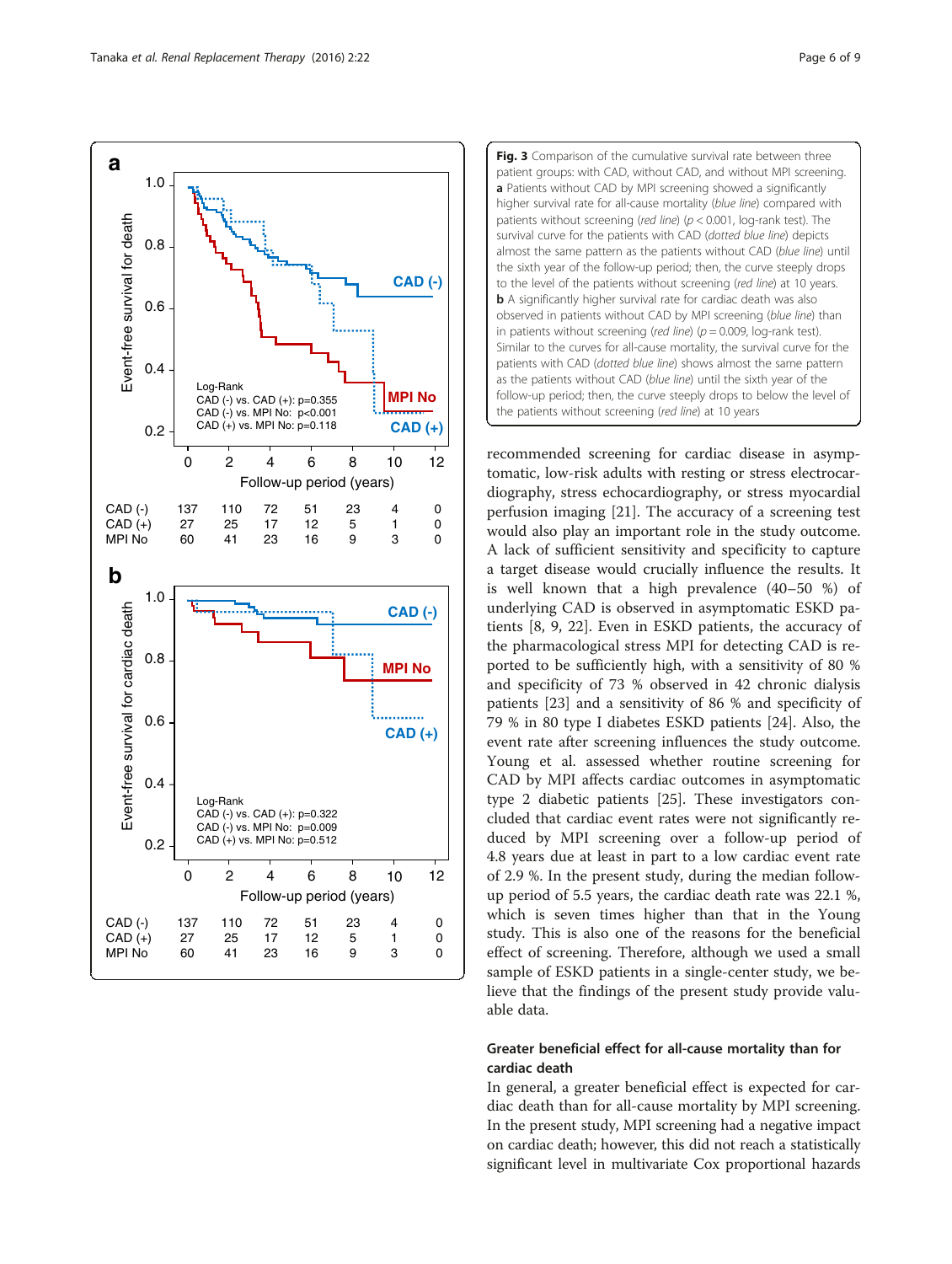|                                    |       | All cause of death |           |           | Cardiac cause death |           |  |
|------------------------------------|-------|--------------------|-----------|-----------|---------------------|-----------|--|
|                                    | HR    | 95 % CI            | $p$ value | <b>HR</b> | 95 % CI             | $p$ value |  |
| Age (per year)                     | 1.053 | 1.032-1.074        | < 0.001   | 1.056     | 1.012-1.102         | 0.012     |  |
| Male                               | 1.568 | $0.956 - 2.573$    | 0.075     | 0.912     | $0.347 - 2.400$     | 0.852     |  |
| BMI ( $kg/m2$ )                    | 0.940 | $0.873 - 1.014$    | 0.108     | 1.010     | $0.870 - 1.174$     | 0.893     |  |
| Diabetes (yes)                     | 1.119 | $0.715 - 1.751$    | 0.624     | 0.889     | $0.343 - 2.309$     | 0.810     |  |
| SBP (mmHg)                         | 0.991 | $0.982 - 1.000$    | 0.040     | 0.995     | $0.977 - 1.013$     | 0.559     |  |
| DBP (mmHg)                         | 0.987 | $0.970 - 1.004$    | 0.121     | 0.988     | 0.954-1.024         | 0.517     |  |
| Ejection fraction (%)              | 0.989 | $0.965 - 1.013$    | 0.355     | 0.957     | $0.914 - 1.002$     | 0.063     |  |
| Albumin (g/dL)                     | 0.503 | $0.307 - 0.823$    | 0.006     | 0.613     | $0.209 - 1.792$     | 0.371     |  |
| Hemoglobin (g/dL)                  | 1.171 | 1.006-1.363        | 0.042     | 1.305     | $0.946 - 1.802$     | 0.105     |  |
| Total cholesterol (mg/dL)          | 1.001 | $0.997 - 1.006$    | 0.613     | 1.006     | 0.998-1.014         | 0.156     |  |
| Triglyceride (mg/dL)               | 1.001 | $0.997 - 1.004$    | 0.701     | 1.004     | 1.000-1.009         | 0.046     |  |
| HDL-C (mg/dL)                      | 0.995 | $0.980 - 1.010$    | 0.508     | 0.979     | $0.944 - 1.017$     | 0.275     |  |
| Creatinin (mg/dL)                  | 0.818 | $0.745 - 0.899$    | < 0.001   | 0.725     | $0.577 - 0.913$     | 0.006     |  |
| eGFR (mL/min/1.73 m <sup>2</sup> ) | 1.292 | 1.166-1.431        | < 0.001   | 1.332     | 1.074-1.650         | 0.009     |  |
| cCa (mg/dL)                        | 1.303 | $1.027 - 1.654$    | 0.030     | 1.932     | 1.112-3.359         | 0.020     |  |
| $P$ (mg/dL)                        | 0.867 | $0.744 - 1.010$    | 0.067     | 0.783     | $0.560 - 1.094$     | 0.152     |  |
| $i$ PTH $(pq/mL)$                  | 0.999 | $0.998 - 1.000$    | 0.155     | 0.999     | $0.996 - 1.001$     | 0.389     |  |
| CRP (mg/dL)                        | 1.29  | 1.055-1.578        | 0.013     | 1.497     | 1.049-2.138         | 0.026     |  |
| Statin (%)                         | 1.273 | $0.710 - 2.282$    | 0.418     | 1.272     | $0.363 - 4.466$     | 0.707     |  |
| RAS inhibitor (%)                  | 0.522 | $0.333 - 0.820$    | 0.005     | 0.502     | $0.193 - 1.307$     | 0.158     |  |
| Beta blocker (%)                   | 1.083 | $0.630 - 1.861$    | 0.773     | 1.559     | 0.546-4.448         | 0.407     |  |
| MPI screening                      | 0.449 | $0.284 - 0.708$    | 0.001     | 0.342     | $0.131 - 0.887$     | 0.027     |  |
| Coronary artery disease            | 1.376 | $0.698 - 2.716$    | 0.357     | 1.999     | 0.494-8.091         | 0.332     |  |
| CRT                                | 1.102 | 0.274-4.439        | 0.891     | 2.673     | 0.167-42.794        | 0.487     |  |

<span id="page-6-0"></span>Table 3 Cox proportional hazards model for identifying the factors associated with all-cause mortality and cardiac death

BMI body mass index, CRP c-reactive protein, CRT coronary revascularization therapy, SBP systolic blood pressure, DBP diastolic blood pressure, eGFR estimated glomerular filtration rate, HDL-C high-density lipoprotein cholesterol, RAS renin angiotensin system

analysis. Few cardiac death events during the follow-up period may lead to insufficient statistical power for analysis. However, a possible explanation can be raised for this issue. The first possible explanation is that the patients with MPI screening may be a special sub-cohort who pays more attention to their own health, compared to the patients without the screening. Although it is a matter of speculation, screening for CAD at the initiation of dialysis could be a trigger to alert patients to be vigilant regarding their overall health. This would be a reason why the screening might exert a more beneficial effect on improving prognosis for all-cause mortality than for cardiac death.

The second possible explanation may relate to the results of our previous study [\[26](#page-8-0)]. In that study, we analyzed the survival rates for major adverse cardiac events in incident dialysis patients without CAD and found that even in patients without significant CAD, cardiac events occurred after 1 year of starting dialysis. We have proposed to administer a second screening for CAD at least 2 years after starting dialysis, even if no significant CAD was confirmed at the initiation of dialysis. It is

### Table 4 Freedom from events of MPI

|                    | Crude                |                              |                      |       | Propensity score adjusted |         |  |
|--------------------|----------------------|------------------------------|----------------------|-------|---------------------------|---------|--|
|                    | <b>HR</b>            | 95 % CI                      | p value              | ΗR    | 95 % CI                   | p value |  |
| All cause of death | $0.581$ <sup>a</sup> | $0.352 - 0.959$ <sup>a</sup> | $0.034$ <sup>a</sup> | 0.568 | $0.347 - 0.932$           | 0.025   |  |
| Cardiac death      | $0.419^{b}$          | $0.157 - 1.118^{\circ}$      | 0.082 <sup>b</sup>   | 0.491 | $0.175 - 1.377$           | 0.177   |  |

CRP c-reactive protein, SBP systolic blood pressure, eGFR estimated glomerular filtration rate, RAS renin angiotensin system <sup>a</sup>Adjusted by age, SBP, albumin, hemoglobin, eGFR, calcium, CRP, and RAS inhibitor

<sup>b</sup>Adjusted by age, eGFR, and CRP, MPI myocardial perfusion imaging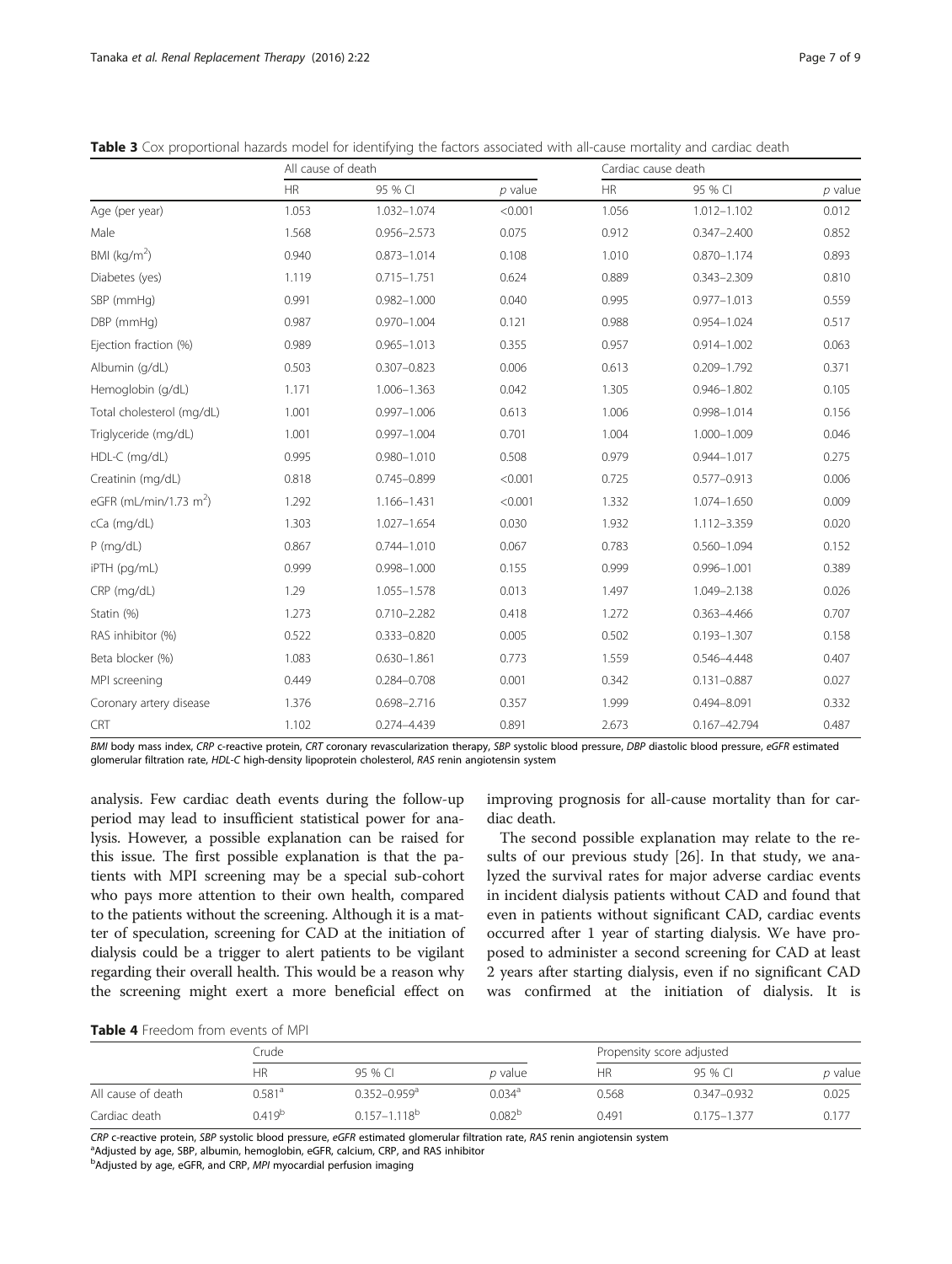<span id="page-7-0"></span>conceivable that a higher number of physician visits may be made by patients who underwent a first screening compared with the patients without screening; consequently, the mortality rate may decrease in the patients who undergo screening for CAD.

The third possible explanation is attempts to lower the rate of cardiac death. Twenty-seven patients among the 164 (16.4 %) who received screening suffered from CAD in the present study. Physicians may pay more attention and add intensive treatment to those patients to improve prognosis. In fact, it was found that the 5-year survival rate of the 27 ESKD patients with CAD was 74.9 %, which is not inferior to the 5-year survival rate of 74.9 % in the 137 ESKD patients without CAD. The 1-year survival rate showed a large difference (26.7 vs. 64.5 %) between patients with and without CAD. On the other hand, in the 60 ESKD patients without the screening, approximately 10 patients (about 16.5 %) were calculated to have suffered from CAD if the same prevalence in the 164 ESKD patients with the screening had occurred. Failure to pay attention and insufficient management in those 10 patients may have played a role, at least in part, in poor prognosis for all-cause mortality. However, the possible advantages of screening on prognosis could not be fully explained based only on the difference in management of CAD.

The fourth possible explanation of greater benefit for all-cause mortality than for cardiac death is the potential for selection bias. The design of our study was an observational cohort study, not a randomized prospective study. It cannot be denied that relatively low-risk patients were selected and underwent the screening by chance. In order to minimize the selection bias, according to the analytical technique used in the present study, we calculated the propensity score by using all background factors to adjust for differences in baseline characteristics. As shown in Table [4](#page-6-0), an approximately 50 % risk reduction for death engendered by the screening appeared even after adjusting the propensity score. Therefore, it is more plausible that screening at the initiation of dialysis could lead to a better prognosis for incident dialysis than ever before.

# The timing of screening in CKD patients

To improve the prognosis of hemodialysis patients, the best goal we should reach is to start dialysis without any cardiovascular complication. Therefore, we think that the screening should be performed in earlier predialytic phase of CKD such as CKD 3 or 4. The initiation of HD as timing for screening may be too late. This would be a reason why the beneficial effect of MPI screening at the initiation of dialysis on cardiac mortality in this study showed marginal.

# Limitations

The present study had some limitations. In order to accurately evaluate the effects of screening on prognosis, a prospective randomized controlled study is the gold standard. However, based on the recommendations of international guidelines [\[11](#page-8-0), [12\]](#page-8-0), it is impossible to plan a study in which the patients are randomly divided according to whether screening is performing. We felt constrained to use the propensity score adjustment method to prove our hypothesis. Another limitation was that this was a single-center observational study with a relatively small number of patients. A larger-scale study should be conducted in the future.

# **Conclusions**

Screening for CAD at the initiation of dialysis could lead to better prognosis after starting dialysis. This finding is considered to be in line with the recommendation of international guidelines [\[11](#page-8-0), [12\]](#page-8-0). A larger-scale randomized controlled study is needed to confirm this finding.

#### Competing interests

NJ received lecture fee from CHUGAI Pharmaceutical and KYOWA KIRIN and received research funding from Roche Diagnostics. The other authors declare that they have no competing interests.

#### Authors' contributions

HH and NJ had full access to all the data in the study and take responsibility for the integrity of the data and analytical accuracy. HH, NJ, and YT contributed to the study concept and design. MI, SK, TA, YT, YI, AM, MH, HN, and KH participated in the data acquisition. YT, TH, HN, and NJ performed the data analysis and interpretation. YT and NJ drafted the manuscript. YT, TH, and NJ were involved in the statistical analysis. KH gave administrative, technical, and material support. All authors read and approved the final manuscript.

#### Acknowledgements

The authors greatly appreciate the staff of the Cardiac Nuclear Medicine Department at Toho University Ohashi Medical Center for their evaluations of the myocardial perfusion imaging studies.

#### Author details

<sup>1</sup>Department of Nephrology, Toho University Ohashi Medical Center, 2-17-6 Ohashi, Meguro-ku, Tokyo 153-8515, Japan. <sup>2</sup>Dialysis Center, Nissan Tamagawa Hospital, Tokyo, Japan. <sup>3</sup>Hirahata Clinic, Tokyo, Japan<br><sup>4</sup>Department of Cardiouascular Modicine, Tobo University Obash Department of Cardiovascular Medicine, Toho University Ohashi Medical Center, Tokyo, Japan.

#### Received: 13 December 2015 Accepted: 16 March 2016 Published online: 01 June 2016

#### References

- Ronco C, McCullough P, Anker SD, Anand I, Aspromonte N, Bagshaw SM, et al. Cardio-renal syndromes: report from the consensus conference of the acute dialysis quality initiative. Eur Heart J. 2010;31:703–11.
- 2. Investigators ET, Chertow GM, Block GA, Correa-Rotter R, Drueke TB, Floege J, et al. Effect of cinacalcet on cardiovascular disease in patients undergoing dialysis. N Engl J Med. 2012;367:2482–94.
- 3. Wheeler DC, London GM, Parfrey PS, Block GA, Correa-Rotter R, Dehmel B, et al. Effects of cinacalcet on atherosclerotic and nonatherosclerotic cardiovascular events in patients receiving hemodialysis: the EValuation Of Cinacalcet HCl Therapy to Lower CardioVascular Events (EVOLVE) trial. J Am Heart Assoc. 2014;3:e001363.
- 4. Moroi M, Tamaki N, Nishimura M, Haze K, Nishimura T, Kusano E, et al. Association between abnormal myocardial fatty acid metabolism and